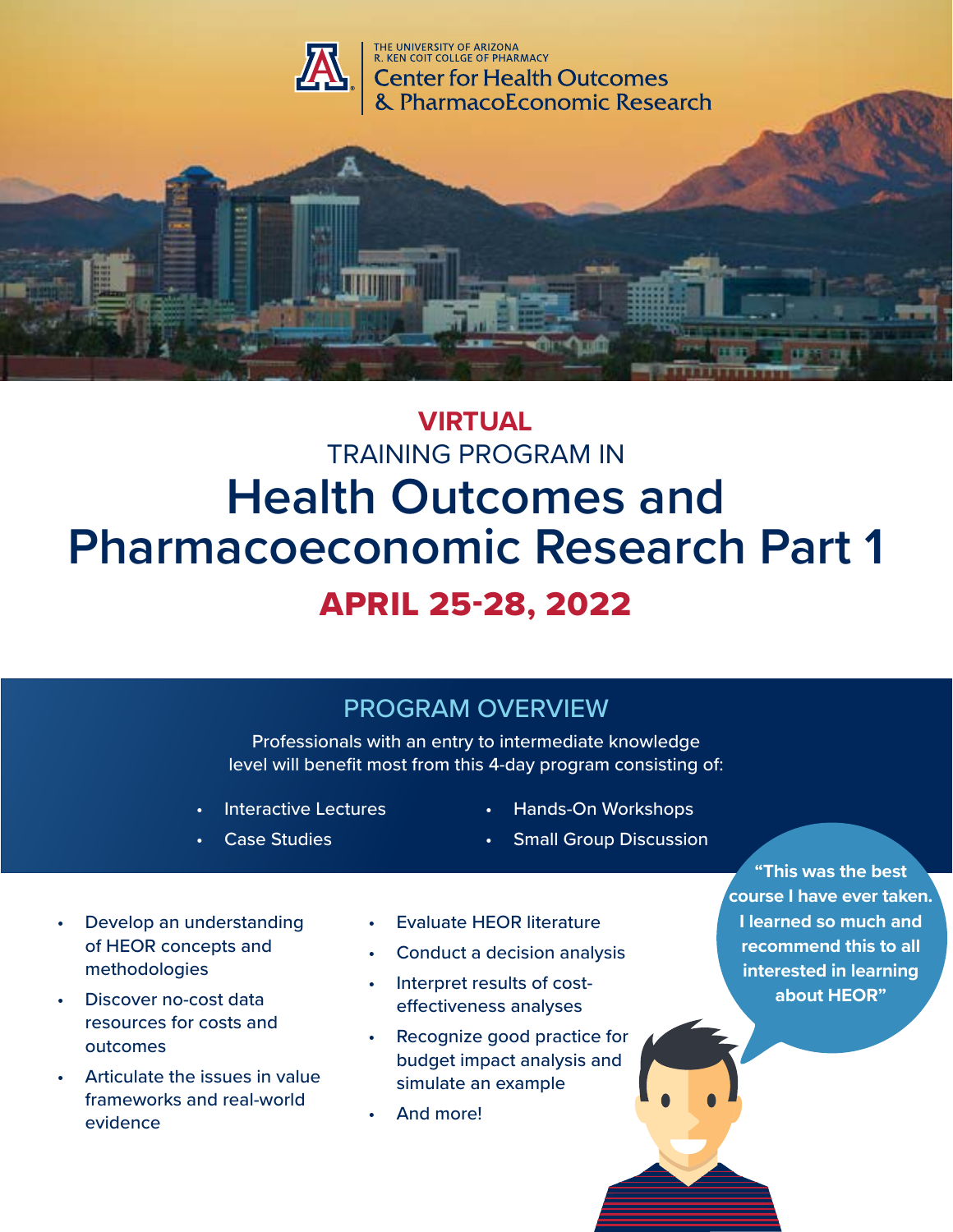# HEOR TRAINING PROGRAM AGENDA *April 25-28, 2022*

### **Monday, April 25** *(Pacific Time)*

| 9:00-9:10         | <b>Welcome</b>                                                                                                                                                 |
|-------------------|----------------------------------------------------------------------------------------------------------------------------------------------------------------|
| 9:10-9:25         | <b>Pre-test</b>                                                                                                                                                |
|                   | • Identify present knowledge base through pre-test                                                                                                             |
| 9:25-10:40        | <b>Pharmacoeconomic principles</b><br><b>Jason Hurwitz, PhD</b>                                                                                                |
|                   | • Describe basic terminology                                                                                                                                   |
|                   | • Discuss how a medication can be cost-effective                                                                                                               |
|                   | • Describe various study perspectives                                                                                                                          |
|                   | • Distinguish among the types and uses of sensitivity analyses                                                                                                 |
| 10:40-11:00 Break |                                                                                                                                                                |
| 11:00-11:30       | <b>Pharmacoeconomic methodology</b><br><b>Amy Grizzle, PharmD</b>                                                                                              |
|                   | • Identify differences among various pharmacoeconomic methodologies, such as cost-<br>effectiveness analysis, cost-benefit analysis, and cost-utility analysis |
|                   | • Discuss when an average cost-effectiveness ratio is appropriate to use                                                                                       |
|                   | • Calculate the incremental cost-effectiveness for one medication over another                                                                                 |
| 11:30-12:15       | <b>Lunch break</b>                                                                                                                                             |
| 12:15-12:45       | Pharmcoeconomic methodology (continued)                                                                                                                        |
| 12:45-1:45        | <b>Quick start guide to free HEOR data resources</b><br>Rhys Axon, MPharm, MS, PhD                                                                             |
|                   | • Identify publicly available data sources for costs and outcomes                                                                                              |
|                   | • Describe strengths and weaknesses of data sources                                                                                                            |
|                   | • Query AHRQ's HCUP data                                                                                                                                       |
|                   |                                                                                                                                                                |

**1:45-2:00 Complete daily evaluation**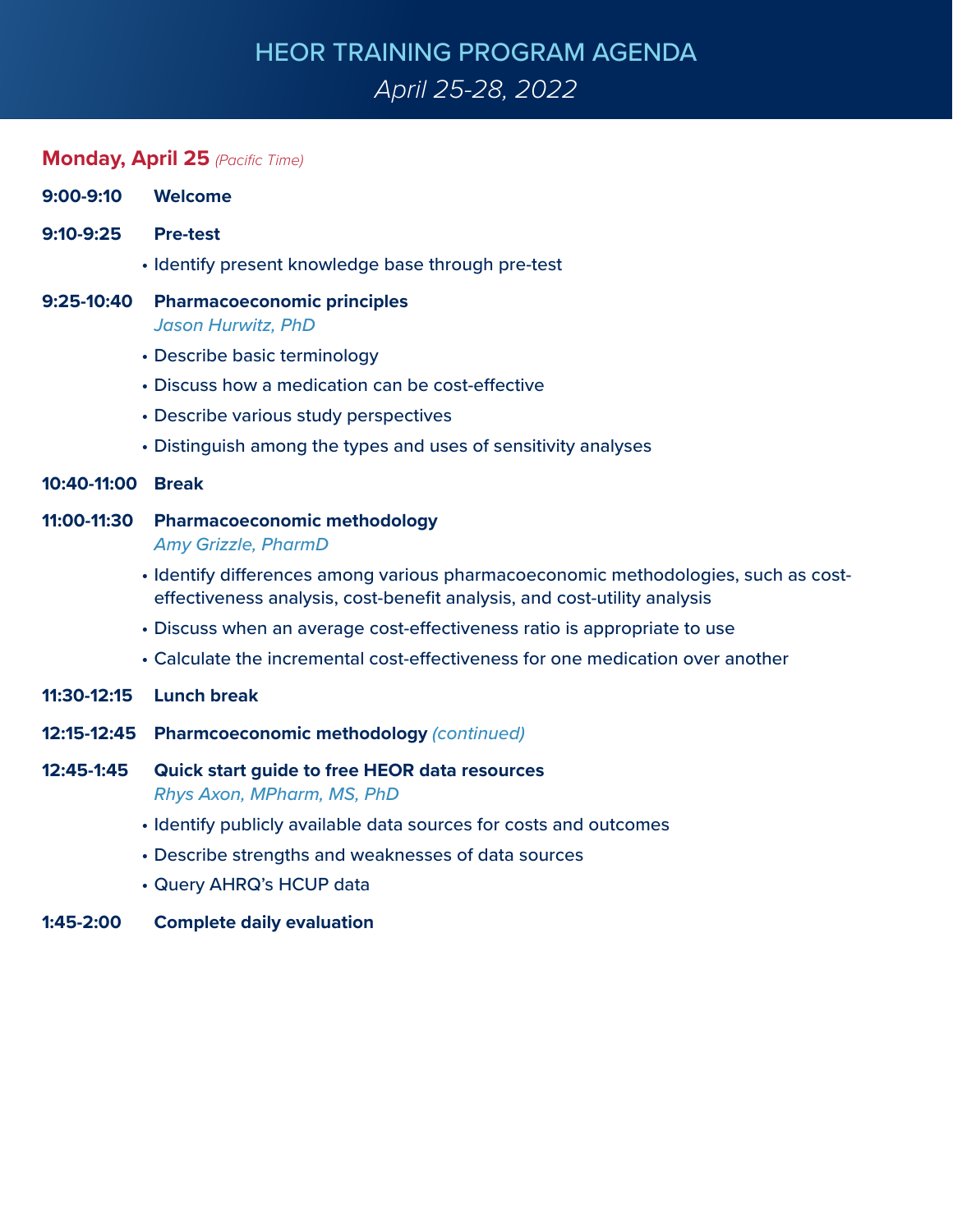#### **Tuesday, April 26** *(Pacific Time)*

- **8:50-9:00 Log-in & Announcements**
- **9:00-10:15 Patient-reported outcomes (PRO) assessment** *Shannon Vaffis, MPH, PMP*
	- Discuss the role of patient-reported outcomes assessment in the evaluation and approval of new product development
	- Describe key components of the FDA regulatory guidance for patient-reported outcomes
	- Complete and score the EQ-5D instrument
- **10:15-10:35 Break**
- **10:35-Noon Decision analysis / Pharmacoeconomic models** *Jason Hurwitz, PhD*
	- Describe the steps in building a decision tree
	- Illustrate how the data elements entered into a decision tree should be analyzed
	- Interpret findings from the decision analysis
	- Apply a sensitivity analysis to vary model parameters

#### **12:00-12:45 Lunch break**

- **12:45-1:45 Interpreting cost-effectiveness results** *Dan Malone, PhD, FAMCP*
	- Explain how to interpret scatter plots
	- Discuss the use of cost-effectiveness acceptability curves
- **1:45-2:00 Complete daily evaluation**

#### **Wednesday, April 27** *(Pacific Time)*

- **8:50-9:00 Log-in & Announcements**
- **9:00-10:15 Real-world evidence (RWE)** *Ed Armstrong, PharmD*
	- Describe methodologies (pragmatic and observational studies) used to generate RWE, including associated advantages and disadvantages
	- Explain how propensity score matching minimizes bias in observational research
	- Describe how RWE is perceived in managed care environments and which study attributes increase usefulness and relevance to payers
	- Discuss FDA's RWE Framework announced in 2019

**10:15-10:35 Break**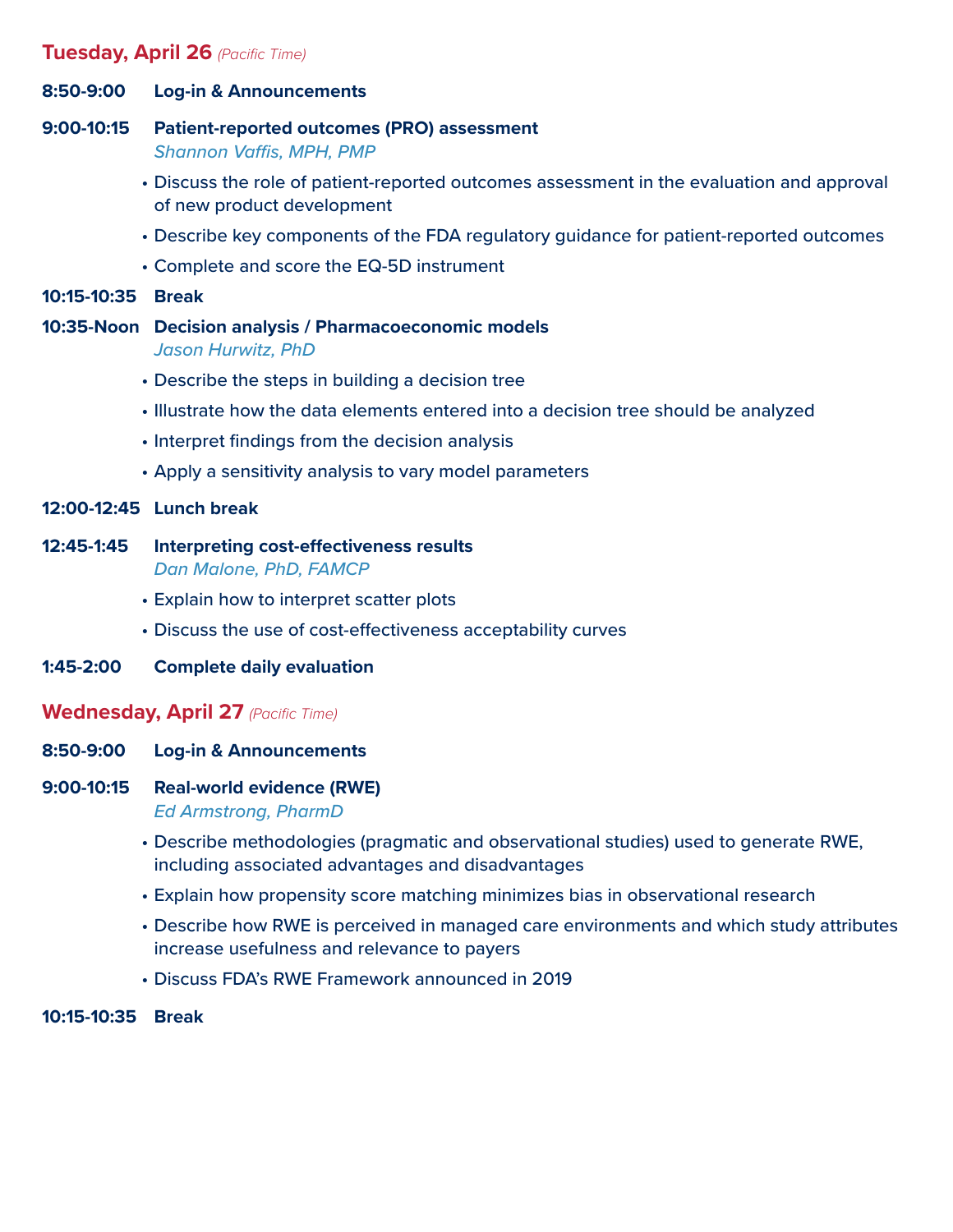#### **10:35-11:50 Budget impact analysis**

*Harman Dhatt, PhD, MPH*

- Discuss ISPOR Principles of Good Practice for Budget Impact Analysis
- Outline differences between budget impact and pharmacoeconomic analyses
- Review the components considered in budget impact through a simulated example

#### **11:50-12:35 Lunch break**

#### **12:35-1:50 Value frameworks**

*Dan Malone, PhD, FAMCP*

- Describe initiatives by professional societies to create value frameworks
- Discuss limitations of value frameworks
- Discuss the impact of ICER recommendations for payers and manufacturers
- **1:50-2:00 Complete daily evaluation**

#### **Thursday, April 28** *(Pacific Time)*

- **8:50-9:00 Log-in & Announcements**
- **9:00-10:30 Evaluating pharmacoeconomic studies** *Jason Hurwitz, PhD and Amy Grizzle, PharmD*
	- Discuss key issues that should be considered when evaluating pharmacoeconomic literature
	- Evaluate a pharmacoeconomic study to identify strengths and weaknesses in study methodology and conclusions
- **10:30-11:15 How to initiate your HEOR message with key stakeholders** *Nicholas Tobey, MSOD* 
	- Describe evidence-based techniques and models that translate to effective communication with healthcare audiences
	- Develop an introduction statement to communicate HEOR messages with potential stakeholders
- **11:15-11:30 Break**
- **11:30-12:10 Jeopardy game: What have you learned?** *Jason Hurwitz, PhD and Amy Grizzle, PharmD*
	- Review key concepts learned during the program through a team-based quiz game
	- Discuss remaining questions to solidify key concepts
- **12:10-12:25 Post-test (and Review session)**
	- Complete post-test to identify knowledge change
- **12:25-12:40 Complete daily evaluation**
- **12:40-12:55 Review post-test results**
	- Discuss answers to post-test questions and address any remaining concerns over incorrect responses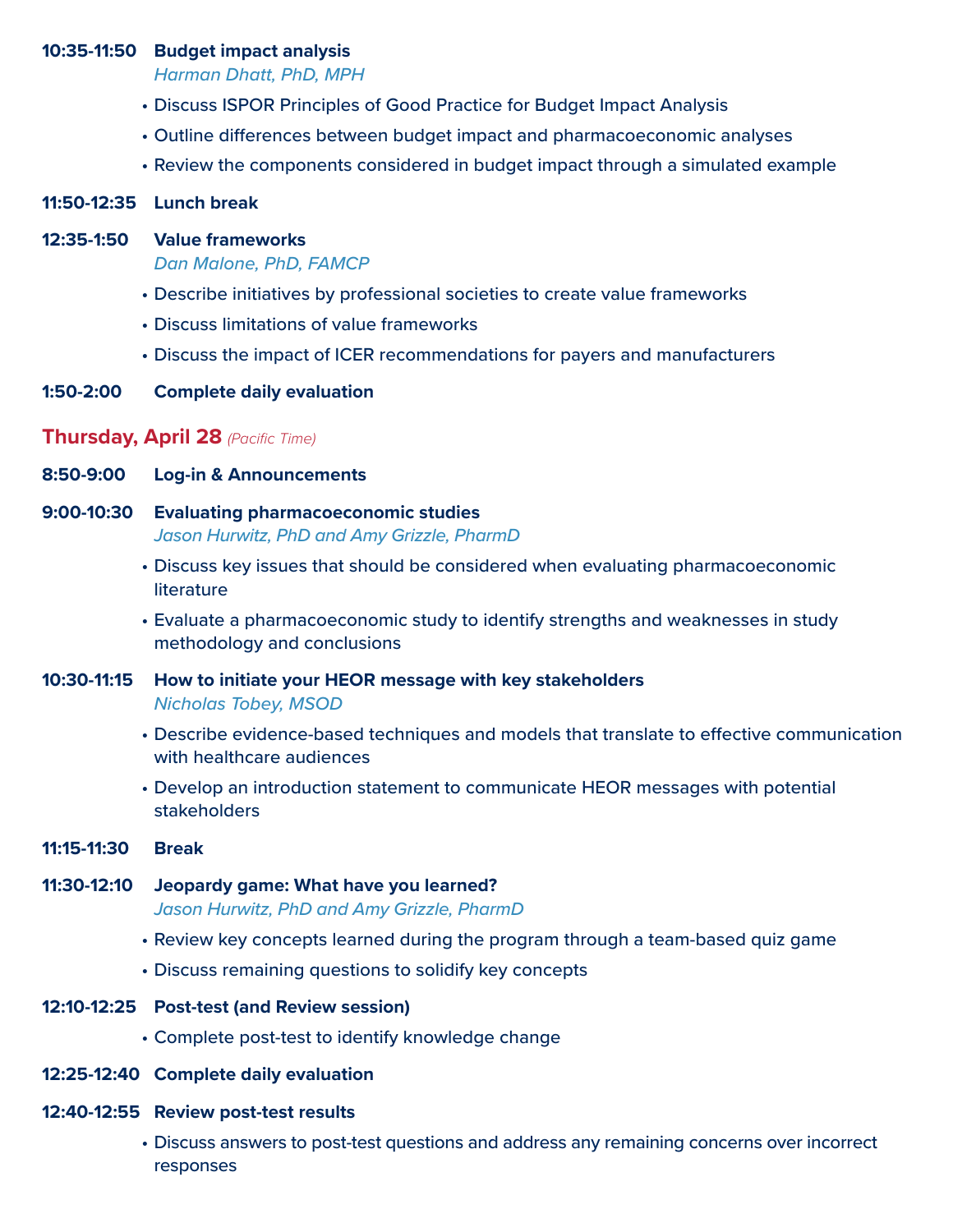**Edward Armstrong, PharmD** *Professor Emeritus*  Department of Pharmacy Practice & Science

**Rhys Axon, MPharm, MS, PhD** *Assistant Professor* Department of Pharmacy Practice & Science

**Harman Dhatt, PhD, MPH** *Director, Patient Reported Outcomes* Global Market Access Janssen Pharmaceuticals

**Amy Grizzle, PharmD** *Associate Director* Center for Health Outcomes and PharmacoEconomic Research **Jason Hurwitz, PhD** *Assistant Director* Center for Health Outcomes and PharmacoEconomic Research

**Daniel Malone, PhD, FAMCP** *Professor* University of Utah College of Pharmacy

*Professor Emeritus* University of Arizona College of Pharmacy

**Nicholas Tobey, MSOD** *Senior Director, Eller Executive Education* University of Arizona

**Shannon Vaffis, MPH, PMP** *Graduate Research Assistant*

### PHARMACY CONTINUING EDUCATION

#### ACCREDITATION STATEMENT:

Banner Health is accredited by the Accreditation Council for Pharmacy Educationas a provider of continuing pharmacy education.



**"Thank you for a great program! I truly appreciate your great teaching and team of instructors, and look forward to staying in the loop with future programming."**





HE UNIVERSITY OF ARIZONA<br>.. KEN COIT COLLGE OF PHARMAC' **Center for Health Outcomes** & PharmacoEconomic Research

**<sup>●</sup>Banner Health**®